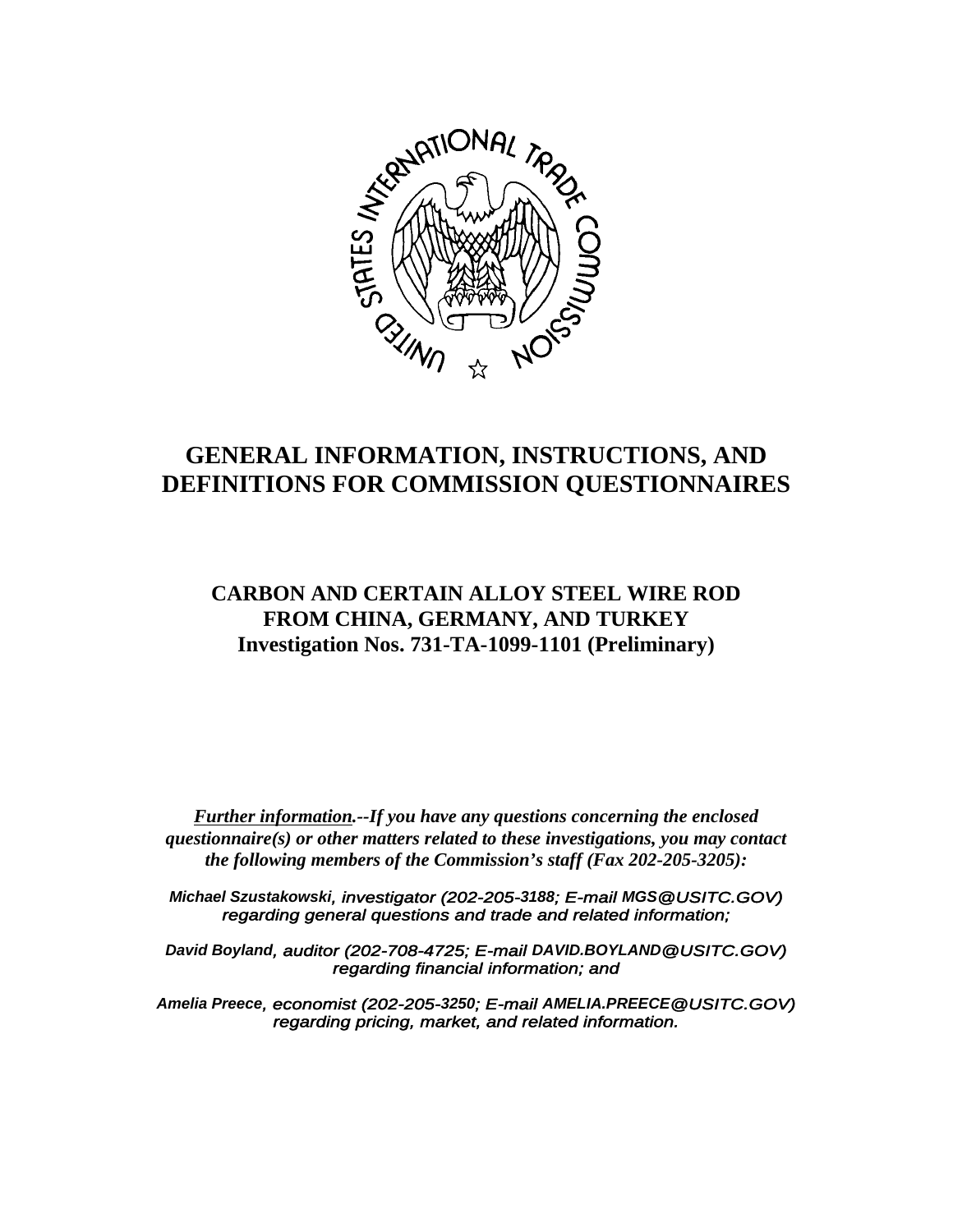#### **GENERAL INFORMATION**

*Background*.--These investigations were instituted in response to a petition filed on November 10, 2005 by Connecticut Steel Corp., Wallingford, CT; Gerdau AmeriSteel U.S. Inc., Tampa, FL; Keystone Steel & Wire Company, Peoria, IL; Mittal Steel USA Georgetown, Georgetown, SC; and Rocky Mountain Steel Mills, Pueblo, CO. Antidumping duties may be assessed on the subject imports as a result of these investigations if the Commission makes an affirmative determination of injury, threat, or material retardation, and if the U.S. Department of Commerce makes an affirmative determination of dumping.

Additional questionnaires will be supplied promptly upon request, or photocopies of the enclosed questionnaire(s) may be used. Address all correspondence to the United States International Trade Commission, Washington, DC 20436. Hearing-impaired individuals can obtain information regarding this investigation via the Commission's TDD terminal (202-205-1810).

*Due date of questionnaire(s)*.--Return the completed questionnaire(s) to the United States International Trade Commission by no later than November 23, 2005. Although the enclosed postpaid envelope may be used to return the completed questionnaire, use of an overnight mail service may be necessary to ensure that your response actually reaches the Commission by November 23, 2005. If you do not use the enclosed envelope, please make sure the completed questionnaire is sent to the attention of Michael Szustakowski. **Return only one copy of the completed questionnaire(s), but please keep a copy for your records so that you can refer to it if the Commission staff contacts you with any questions during the course of the investigation.**

*Service of questionnaire response(s)*.--In the event that your firm is a party to these investigations, you are required to serve a copy of the questionnaire(s), once completed, on parties to the proceeding that are subject to administrative protective order (see 19 CFR § 207.7). A list of such parties is maintained by the Commission's Secretary and may be obtained by calling 202-205-1803. A certificate of service must accompany the copy of the completed questionnaire(s) you submit (see 19 CFR § 207.7).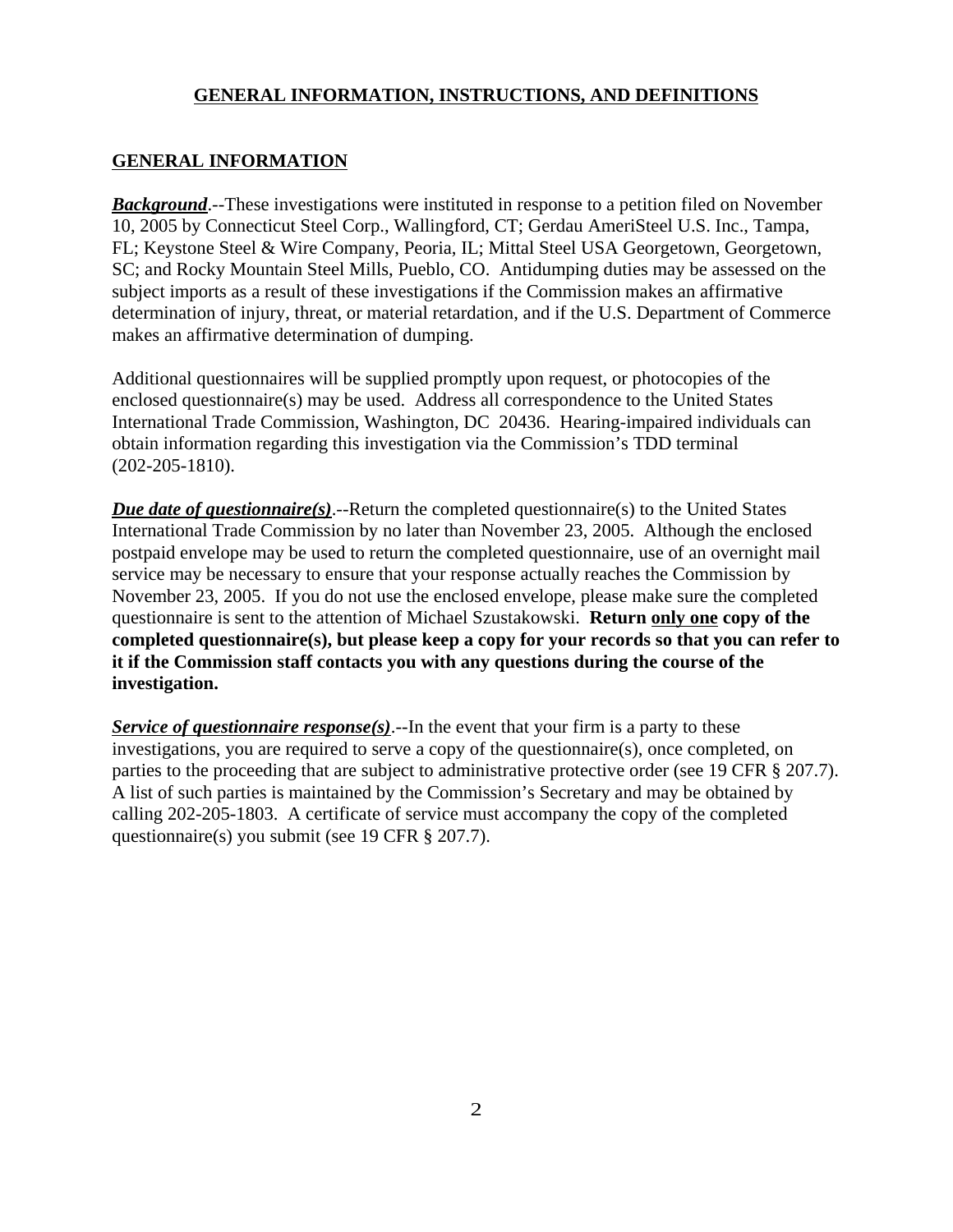#### **GENERAL INFORMATION --***Continued*

*Confidentiality*.--The commercial and financial data furnished in response to the enclosed questionnaire(s) that reveal the individual operations of your firm will be treated as confidential by the Commission to the extent that such data are not otherwise available to the public and will not be disclosed except as may be required by law (see 19 U.S.C. § 1677f). Such confidential information will not be published in a manner that will reveal the individual operations of your firm; however, nonnumerical characterizations of numerical business proprietary information (such as discussion of trends) will be treated as confidential business information only at the request of the submitter for good cause shown.

## *Verification***.--The information submitted in the enclosed questionnaire(s) is subject to audit and verification by the Commission. To facilitate possible verification of data, please keep all your workpapers and supporting documents used in the preparation of the questionnaire response(s).**

*Release of information*.--The information provided by your firm in response to the questionnaire(s), as well as any other business proprietary information submitted by your firm to the Commission in connection with the investigation, may become subject to, and released under, the administrative protective order provisions of the Tariff Act of 1930 (19 U.S.C. § 1677f) and section 207.7 of the Commission's Rules of Practice and Procedure (19 CFR § 207.7). This means that certain lawyers and other authorized individuals may temporarily be given access to the information for use in connection with this investigation or other importinjury investigations conducted by the Commission on the same or similar merchandise; those individuals would be subject to severe penalties if the information were divulged to unauthorized individuals. In addition, if your firm is a U.S. producer, the information you provide on your production and imports of carbon and certain alloy steel wire rod and your responses to the questions in Part I of the producer questionnaire will be provided to the U.S. Department of Commerce, upon its request, for use in connection with (and only in connection with) its requirement pursuant to section  $732(c)(4)$  of the Act (19 U.S.C. § 1673a(c)(4)) to make a determination concerning the extent of industry support for the petition requesting this investigation. Any information provided to Commerce will be transmitted under the confidentiality and release guidelines set forth above. Your response to these questions constitutes your consent that such information be provided to Commerce under the conditions described above.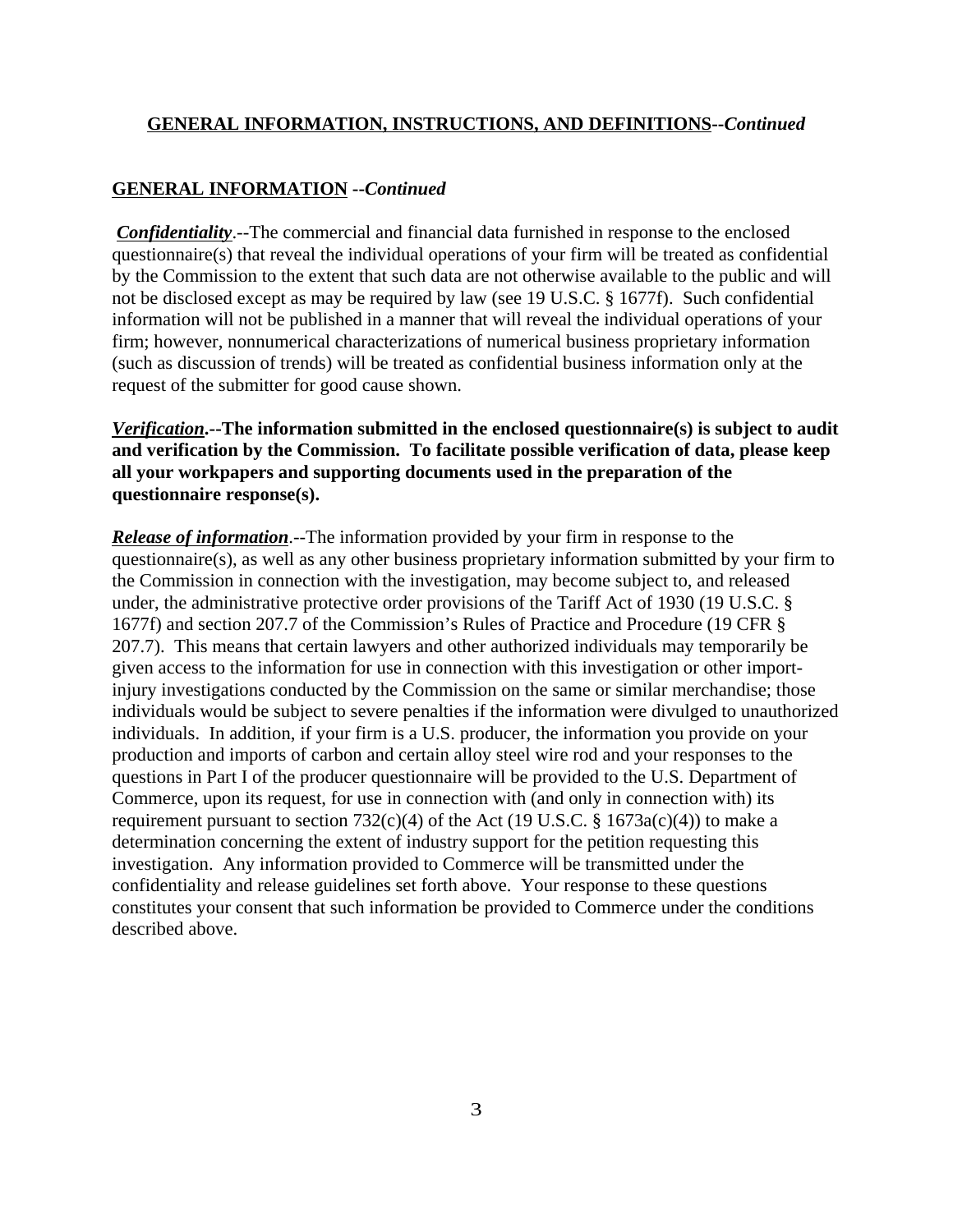## **INSTRUCTIONS**

*Answer all questions*.--Do not leave any question or section blank unless a questionnaire expressly directs you to skip over certain questions or sections. If the answer to any question is "none," write "none." **If information is not readily available from your records in exactly the form requested, furnish carefully prepared estimates--designated as such by the letter "E"--and explain the basis of your estimates**. Answers to questions and any necessary comments or explanations should be supplied in the space provided or on separate sheets attached to the appropriate page of the questionnaire(s). If your firm is completing more than one questionnaire in connection with this investigation (i.e., a producer, importer, and/or purchaser questionnaire), you need not respond to duplicated questions in the questionnaires.

*Consolidate all U.S. establishments*.--Report the requested data for your establishment(s) located in the United States. **Firms operating more than one establishment should combine the data for all establishments into a single report.**

## **DEFINITIONS**

*Carbon and certain alloy steel wire rod ("CASWR")*.--The products within the scope of the antidumping petition are:

Certain hot-rolled products of carbon steel and alloy steel, in coils, of approximately circular cross section, 4.75 mm or more, but less than 19.00 mm, in solid cross-sectional diameter. Specifically excluded are steel products possessing the above-noted physical characteristics and meeting the HTSUS definitions for (a) stainless steel; (b) tool steel: (c) high nickel steel; (d) ball bearing steel; (e) free machining steel products (i.e., products that contain by weight one or more of the following elements: 0.03 percent or more of lead, 0.05 percent or more of bismuth, 0.08 percent or more of sulfur; more than 0.04 percent of phosphorous, more than 0.05 percent of selenium, or more than 0.01 percent of tellurium). Also excluded are concrete reinforcing bars and rods.

Carbon and certain alloy steel wire rod includes (but is not limited to) the products listed below.

(1) Low and medium-low carbon industrial and standard quality rods.–Rods manufactured from low or medium-low carbon steel and primarily intended for drawing into industrial or standard quality wire. This category also includes special quality rods. For the purpose of these questionnaires, data for chain quality rods, cold finishing rods, fine wire quality rods, and nondeformed concrete reinforcement rods should be reported in this category.

(2) High and medium-high carbon industrial and standard quality rods.–Rods manufactured from high or medium-high carbon steel and primarily intended for drawing into wire for such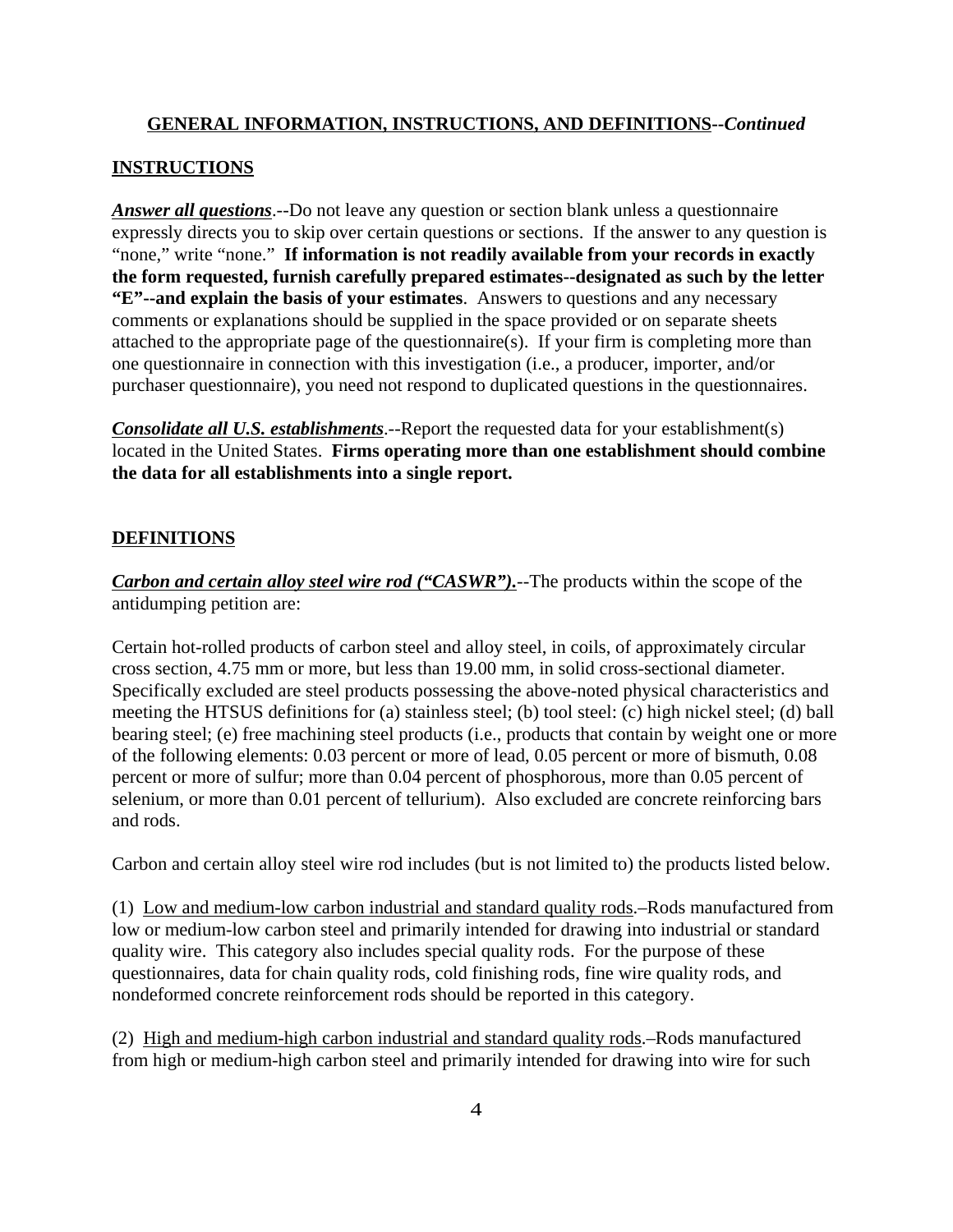#### **DEFINITIONS--***Continued*

products as strand, tire cord, tire bead, hose, upholstery spring, mechanical spring, oil tempering, cold rolling, bearing, rope, screens, aluminum conductor steel reinforcement (ACSR) core, pipe wrap, prestressed concrete wire, utility strand, and music wire.

(3) Welding quality rods.–Rods intended for producing wire for gas welding, electric arc welding, submerged arc welding, and metal insert gas welding.

(4) Cold heading and other specialty carbon and alloy quality rods.–Rods used in the manufacture of heading, forging, or cold extrusion quality wire. For the purpose of these questionnaires, data for scrapless nut, aircraft, cold heading bearing, and valve spring quality rods should be reported in this category.

U.S. imports of **carbon and certain alloy steel wire rod** are currently covered by statistical reporting numbers of the Harmonized Tariff Schedule of the United States (HTS):<sup>1</sup>

7213.91.3011, 7213.91.3015, 7213.91.3092, 7213.91.4500, 7213.91.6000, 7213.99.0030, 7213.99.0090, 7227.20.0000, and 7227.90.6050.

Although the HTS statistical reporting numbers are provided for convenience and Customs purposes, the written descriptions of the merchandise under investigation are dispositive.

<sup>&</sup>lt;sup>1</sup> Since 2002, there have been several changes to the HTS classifications for the reporting of CASWR. The following are the relevant tariff numbers for subject CASWR during previous periods:

<sup>2002: 7213.91.3010, 7213.91.3090, 7213.91.4510, 7213.91.4590, 7213.91.6010, 7213.91.6090, 7213.99.0031,</sup> 7213.99.0038, 7213.99.0090, 7227.20.0010, 7227.20.0020, 7227.20.0095, 7227.90.6051, 7227.90.6053, and 7227.90.6059.

<sup>2003: 7213.91.3010, 7213.91.3090, 7213.91.4510, 7213.91.4590, 7213.91.6010, 7213.91.6090, 7213.99.0031,</sup> 7213.99.0038, 7213.99.0090, 7227.20.0010, 7227.20.0020, 7227.20.0095, 7227.90.6051, 7227.90.6053, and 7227.90.6059.

<sup>2004: 7213.91.3011, 7213.91.3091, 7213.91.4500, 7213.91.6000, 7213.99.0030, 7213.99.0090, 7227.20.0000,</sup> and 7227.90.6050.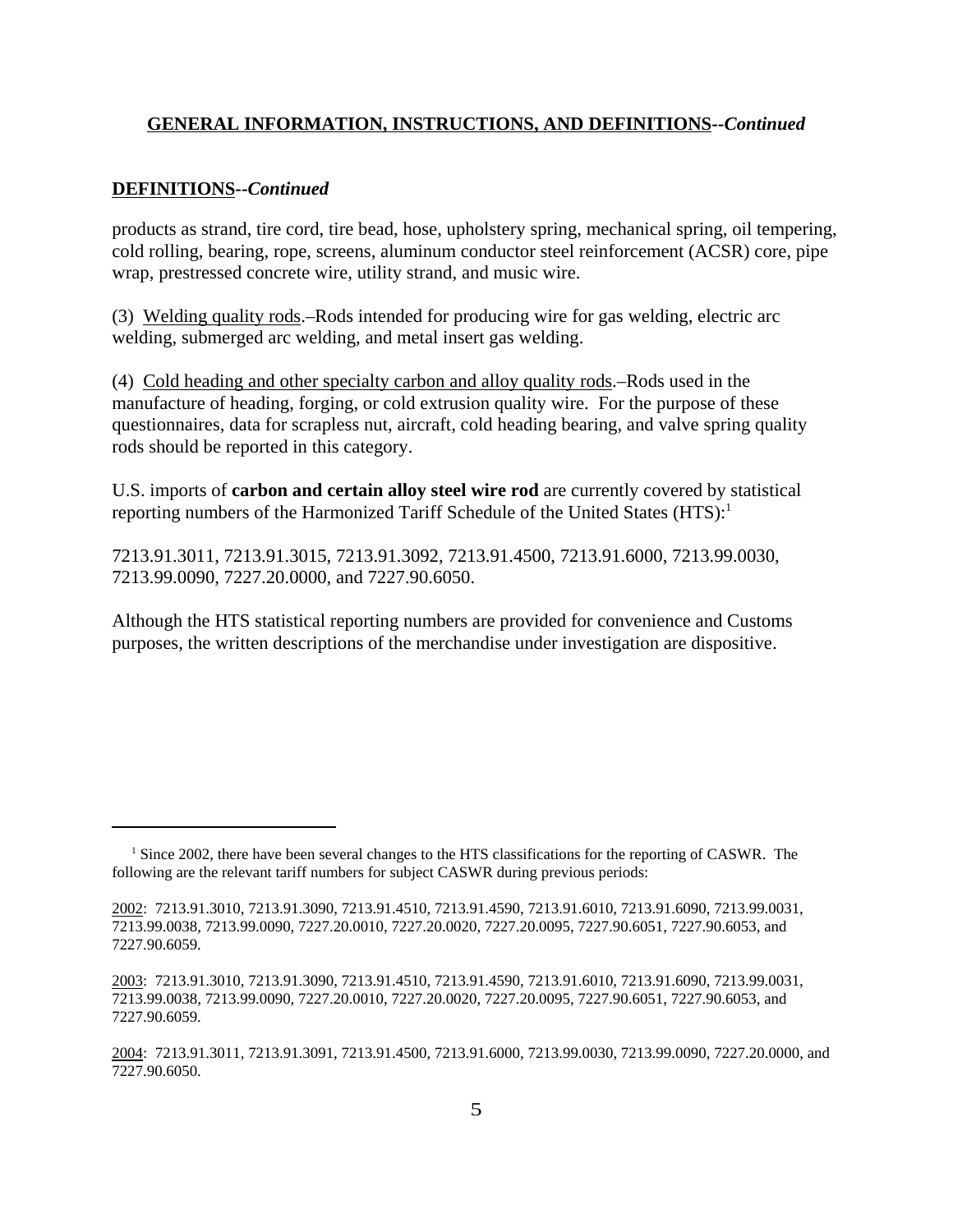#### **DEFINITIONS--***Continued*

*Firm*.--An individual proprietorship, partnership, joint venture, association, corporation (including any subsidiary corporation), business trust, cooperative, trustee in bankruptcy, or receiver under decree of any court.

*Related firm*.--A firm that your firm solely or jointly owned, managed, or otherwise controlled; a firm that solely or jointly owned, managed, or otherwise controlled your firm; and/or a firm that was solely or jointly owned, managed, or otherwise controlled by a firm that also solely or jointly owned, managed, or otherwise controlled your firm.

*Establishment*.--Each facility of a firm in the United States involved in the production, importation, and/or purchase of carbon and certain alloy steel wire rod (as defined above), including auxiliary facilities operated in conjunction with (whether or not physically separate from) such facilities.

*United States*.--For purposes of these investigations, the 50 States, Puerto Rico, the U.S. Virgin Islands, and the District of Columbia.

*Importer*.--Any person or firm engaged, either directly or through a parent company or subsidiary, in importing carbon and certain alloy steel wire rod (as defined above) into the United States from a foreign manufacturer or through its selling agent.

*Imports*.--Those products identified for Customs purposes as imports for consumption for which your firm was the importer of record (i.e., was responsible for paying any import duty) or consignee (i.e., to which the merchandise was first delivered).

*Import quantities*.--Quantities reported should be net of returns.

*Import values*.--Values reported should be landed, duty-paid values at the U.S. port of entry, including ocean freight and insurance costs, brokerage charges, and import duties (i.e., all charges except inland freight in the United States).

*Purchaser*.--Any person or firm engaged, either directly or through a parent company or subsidiary, in purchasing carbon and certain alloy steel wire rod (as defined above) from another firm that produces, imports, or otherwise distributes carbon and certain alloy steel wire rod. A retail firm that is the importer of record may be considered a purchaser.

*Purchases*.--Purchases from all sources, NOT including direct imports from foreign producers (which should be reported in an importer questionnaire).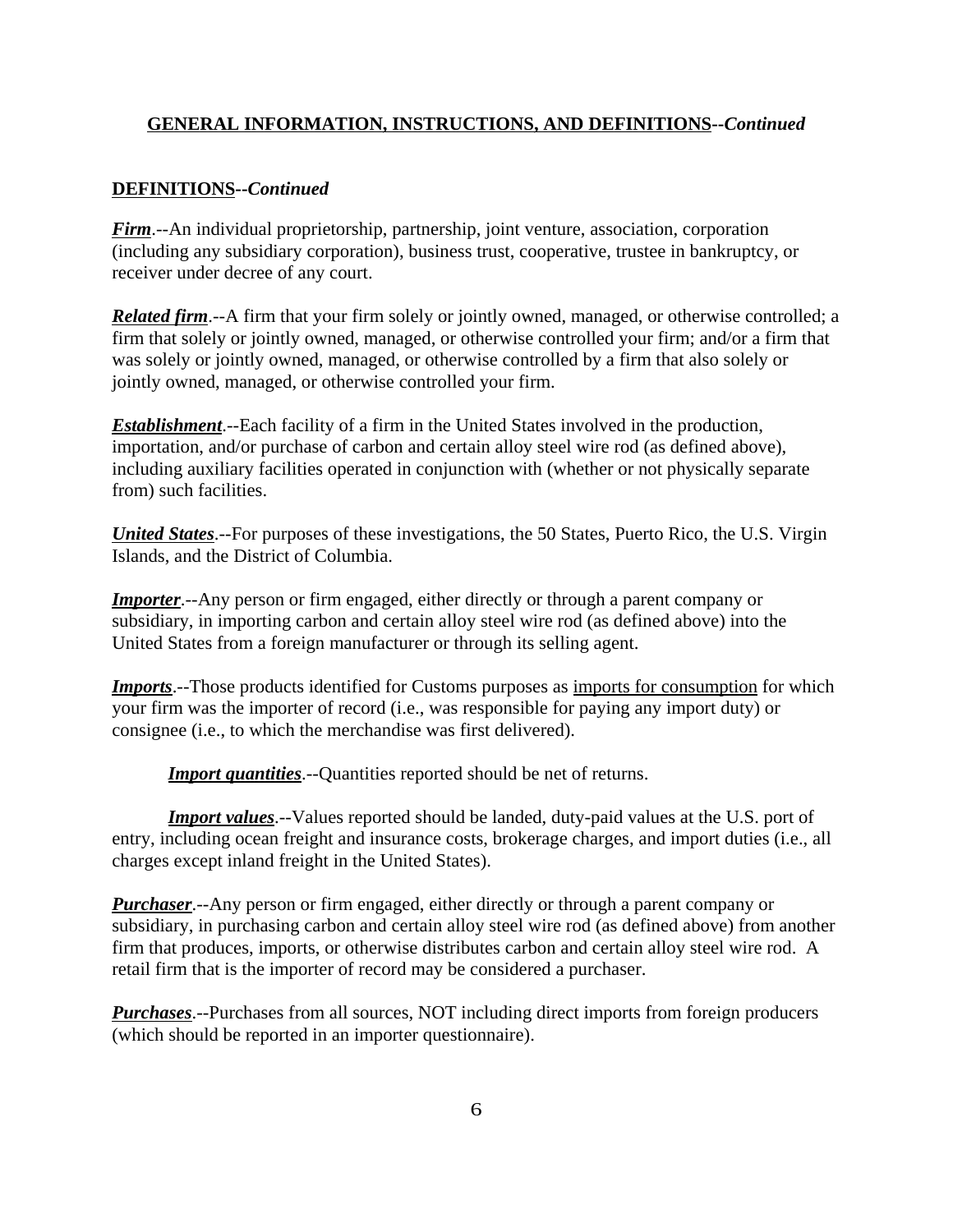#### **DEFINITIONS--***Continued*

*Purchase quantities*.--Quantities reported should be net of returns.

*Purchase values*.--Values reported should be net values (i.e., gross purchase values less all discounts, allowances, rebates, and the value of returned goods), delivered to your U.S. receiving point.

*Shipments*.--Shipments of products produced in or imported by your U.S. establishment(s). Include shipments to the contracting firm of product produced by your firm under a toll agreement.

*Shipment quantities*.--Quantities reported should be net of returns.

*Shipment values*.--Values reported should be net values (*i.e.*, gross sales values less all discounts, allowances, rebates, prepaid freight, and the value of returned goods), f.o.b. your U.S. point of shipment. The value of domestic shipments to the contracting firm under a toll agreement is the conversion fee (including profit).

#### *Types of shipments*:

*U.S. shipments*.--Commercial shipments, internal consumption, and transfers to related firms within the United States.

*Commercial shipments*.--Shipments, other than internal consumption and transfers to related firms, within the United States.

*Internal consumption*.--Product consumed internally by your firm.

*Transfers to related firms*.--Shipments made to related domestic firms.

**Export shipments**.--Shipments to destinations outside the United States, including shipments to related firms.

*Inventories*.--Finished goods inventory, not raw materials or work-in-progress.

#### **The following definitions apply only to the PRODUCER QUESTIONNAIRE.**

*Average production capacity*.--The level of production that your establishment(s) could reasonably have expected to attain during the specified periods. Assume normal operating conditions (i.e., using equipment and machinery in place and ready to operate; normal operating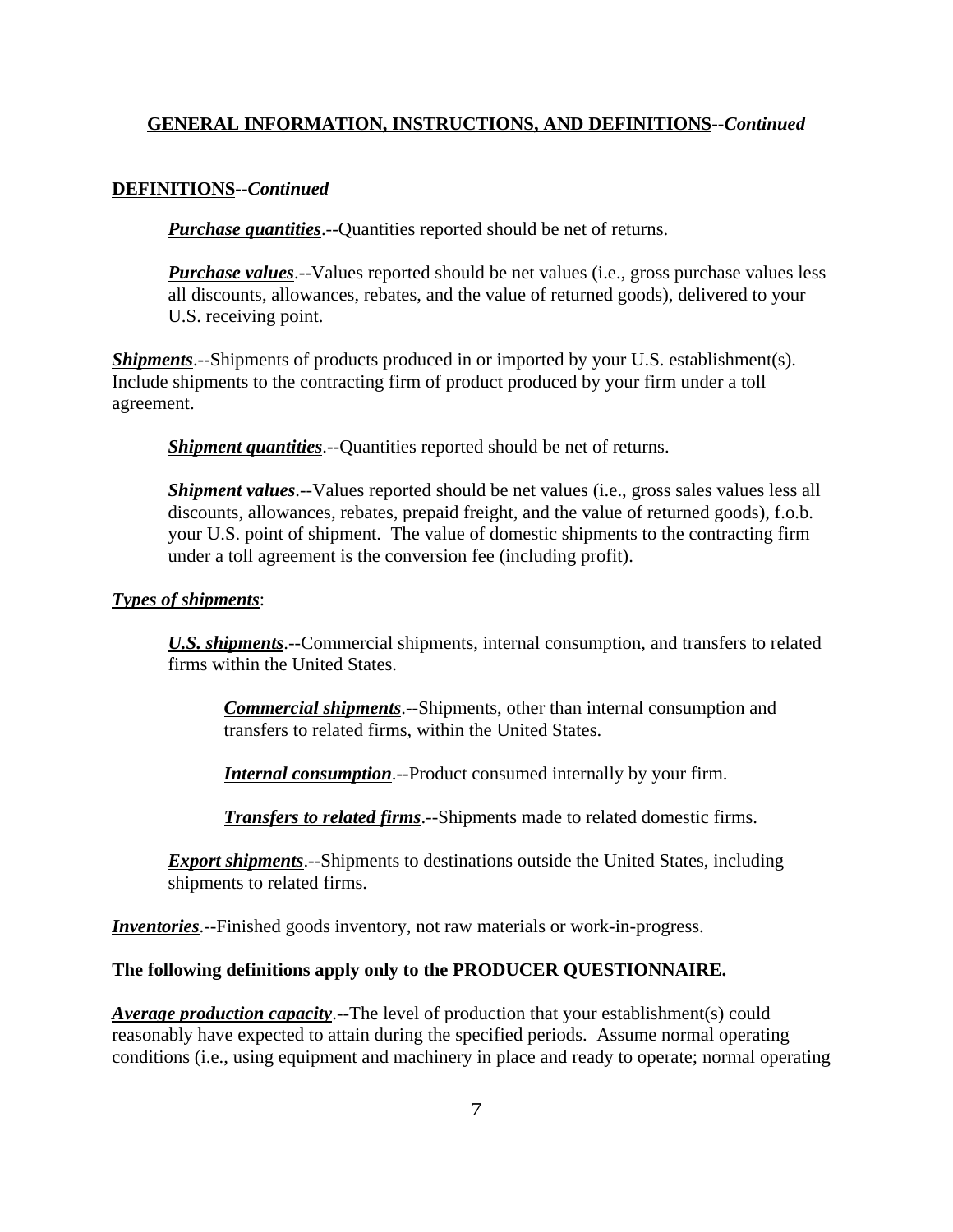## **DEFINITIONS--***Continued*

levels (hours per week/weeks per year) and time for downtime, maintenance, repair, and cleanup; and a typical or representative product mix).

*Toll agreement*.--Agreement between two firms whereby the first firm furnishes the raw materials and the second firm uses the raw materials to produce a product that it then returns to the first firm with a charge for processing costs, overhead, etc.

*Production*.--All production in your U.S. establishment(s), including production consumed internally within your firm and production for another firm under a toll agreement.

*PRWs*.--Production and related workers, including working supervisors and all nonsupervisory workers (including group leaders and trainees) engaged in fabricating, processing, assembling, inspecting, receiving, storage, handling, packing, warehousing, shipping, trucking, hauling, maintenance, repair, janitorial and guard services, product development, auxiliary production for plant's own use (e.g., power plant), recordkeeping, and other services closely associated with the above production operations.

*Average number employed*.--Add the number of employees, both full-time and part-time, for the 12 pay periods ending closest to the 15th of the month and divide that total by 12. For the January-September periods, calculate similarly and divide by 9.

*Hours worked*.--Include time paid for sick leave, holidays, and vacation time. Include overtime hours actually worked; do not convert overtime pay to its equivalent in straight-time hours.

*Wages paid*.--Total wages paid before deductions of any kind (e.g., withholding taxes, old-age and unemployment insurance, group insurance, union dues, bonds, etc.). Include wages paid directly by your firm for overtime, holidays, vacations, and sick leave.

*Fiscal year*.--The 12-month period between settlement of your firm's financial accounts.